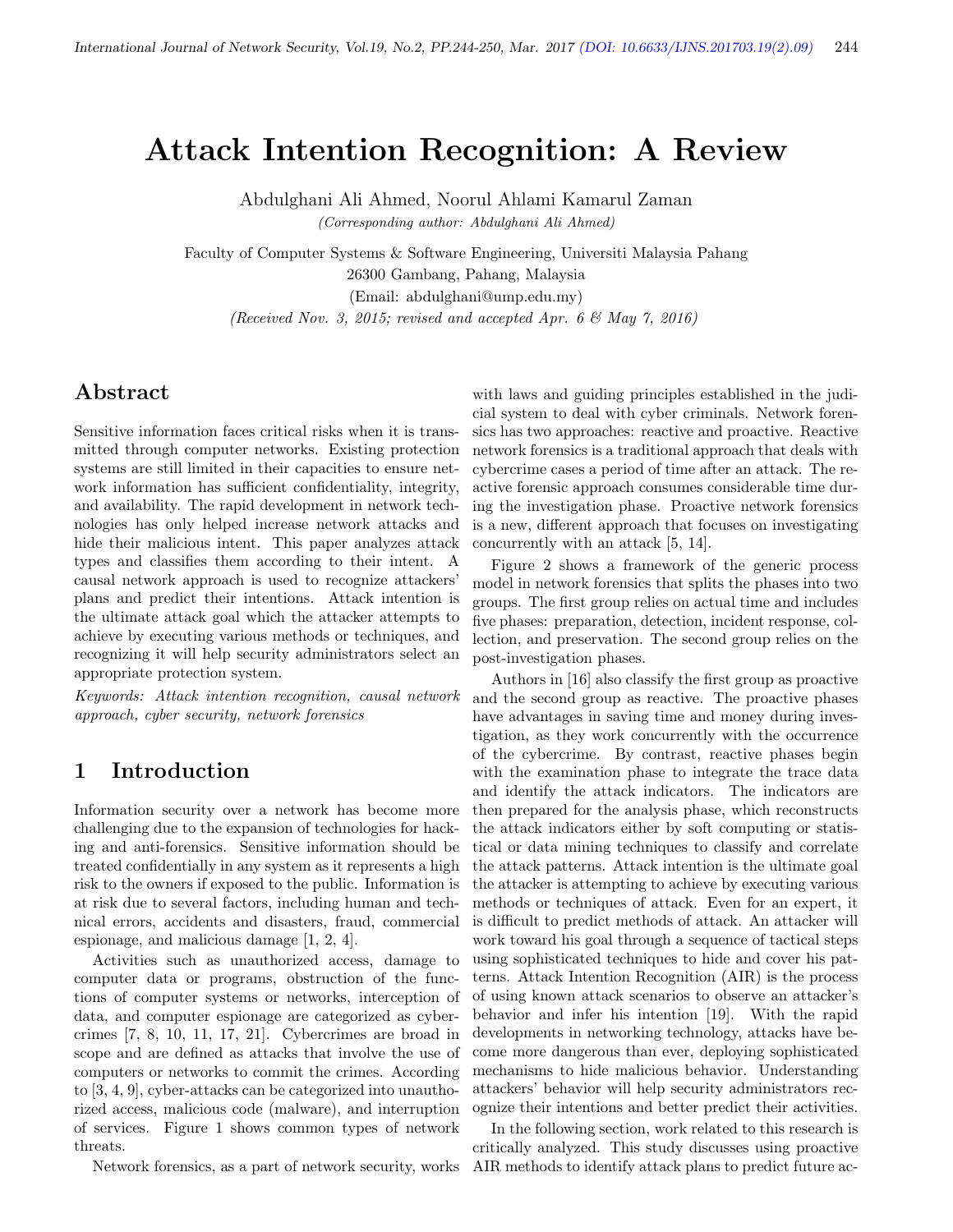

Figure 1: Common types of network threats

tions. The remainder of the paper is organized as follows. Section 2 reviews related works. Section 3 critically discusses the most relevant works, and Section 4 concludes this paper.



Figure 2: Generic process model

# 2 Related Works

Numerous studies have studied different approaches to AIR and its various methods of implementation [13, 14, 15, 18, 19, 20]. The approaches that focus on identifying attack intention are causal networks, path analysis, graphical attack, and Dynamic Bayesian Network (DBN). These approaches are described with further detail in the following subsection.

#### 2.1 Causal Networks

The researchers in [12] studied security alert correlation, which focuses on conducting probabilistic inference to correlate and analyze attack scenarios. From the analysis, they attempted to solve other issues: (1) to identify attacker's tactics and intention and (2) to predict potential attacks. Recognizing attack plans is the process of deducing the aims of an attack from observations of its activities. Alert correlation analysis is significant for avoiding potential attacks and minimizing damage. To explicate all paths through a system which an intruder may use to accomplish his goal, attack plans or libraries are used, usually denoted by graphs. The security or vulnerability of a system is then computed by an attack tree analysis, which is based on the attacker's aims. This type of analysis can be used as a baseline for threat detection, defense, and response. However, it is a manual and time consuming process and is less scalable for a large network.

An example of an attack tree of methods for stealing and externally exporting data stored on a server is shown in Algorithm 1. The sample indicates that to obtain confidential data, an attacker may use several methods such as downloading data directly from the server or eavesdropping on the network. To gain access to a server, it is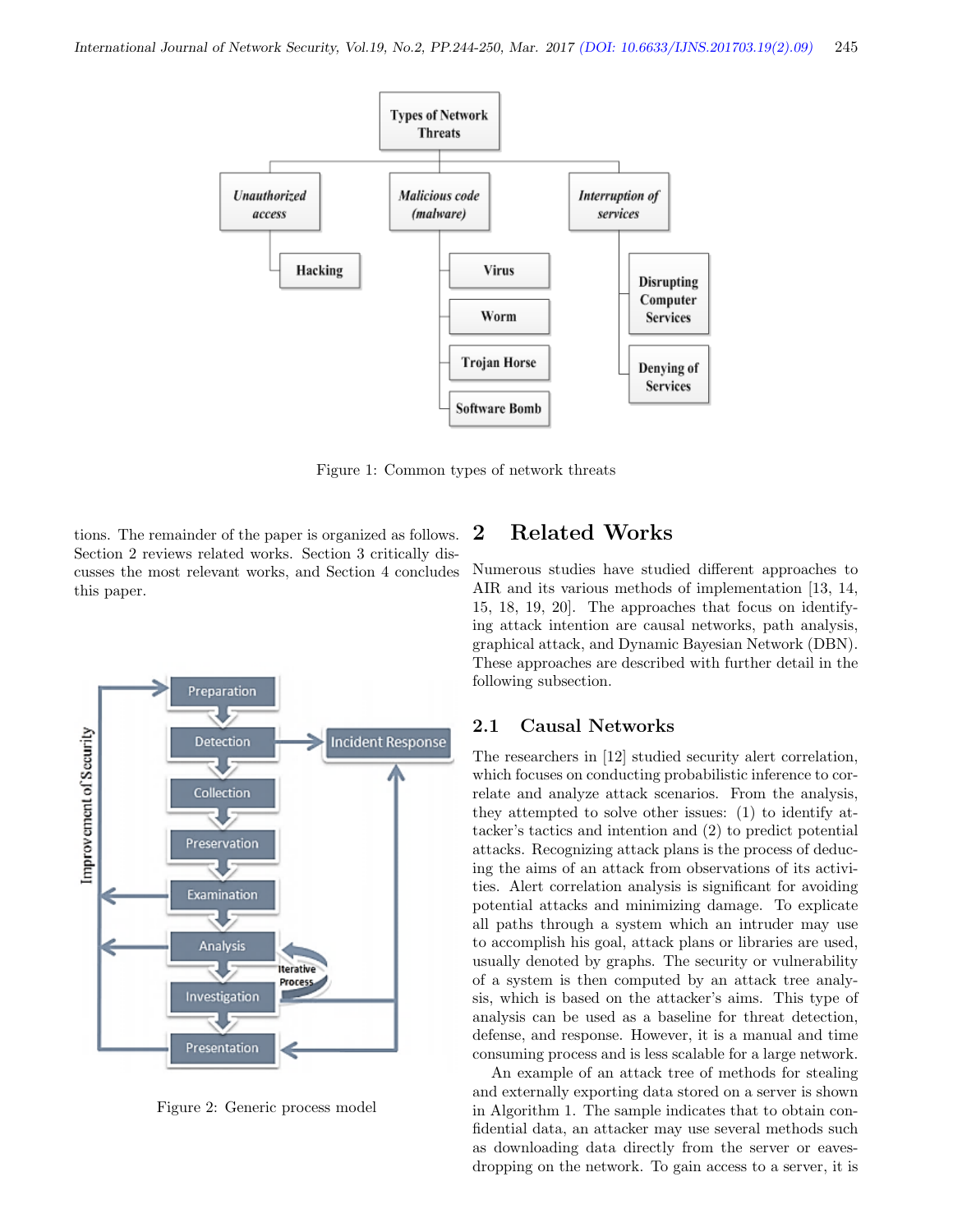necessary to acquire normal users' or system administrators' privileges (root).

To correlate isolated alerts, attack trees are adopted to define attack plan libraries. They are then converted to causal networks so that probability distribution can be assigned. The benefit to defining attack tree nodes by attack classes rather than specific attack is the reduced complexity of the computation for the probabilistic inference on the causal network. In implementation, a directed acyclic graph illustrates a causal network (Bayesian network), where each node symbolizes a variable with a certain set of states and directed edges denoting the cause of the dependent relationship among the variables. Probabilistic inference is applied to the causal network to evaluate goals by reviewing attack activities, thereby predicting potential future attacks.

| Algorithm 1 Steal and export confidential data |                                             |  |
|------------------------------------------------|---------------------------------------------|--|
| 1:                                             | Get confidential data                       |  |
| 2:                                             | Get data from Server directly (OR)          |  |
| 3:                                             | Get access to server                        |  |
| 4:                                             | Steal ID file and password file (OR)        |  |
| 5:                                             | Use Trojan program (OR)                     |  |
| 6:                                             | Eavesdrop on the network                    |  |
| 7:                                             | Get System Administrator's (root) privilege |  |
| 8:                                             | Exploit Server's vulnerabilities            |  |
| 9:                                             | Identify Server's OS and active ports (OR)  |  |
| 10:                                            | Inspect Server's activeness                 |  |
| 11:                                            | Identify Firewall access control policy     |  |
| 12:                                            | Identify Firewall IP address                |  |
| 13:                                            | Eavesdrop on the network (OR)               |  |
|                                                | 14: Brute force guess                       |  |
| 15:                                            | Eavesdrop on the network                    |  |
|                                                |                                             |  |
|                                                | 16: Export confidential data                |  |
|                                                | 17: Transfer data via normal method (OR)    |  |
|                                                | 18: Transfer data via covert channel        |  |

19: Setup covert channel

For the test, any scenarios that have similar end goals are grouped under one evidence set due to correlated aims. This method applies attack trees to the library of attack plans. From the results observed, attack scenarios automatically correlate isolated attacks and ensure network security is controlled.

Based on [13, 15], attack intention analysis is a predictive factor for facilitating the accurate investigation of a case. This paper proposed a technique combining Dempster-Shafer (D-S) evidence theory with a probabilistic method through a causal network to predict attack intentions. The purpose of this research is to support decision making by selecting and predicting actual attack intentions and determining the best response, regardless of feasibility.

The experiment results show that the accuracy of prediction is related to the amount of evidence collected. The results also show that security can determine the highest priority value among intention probability values and make a decision that minimizes the use of time and money. However, this research has limitations. Identifying the attack intention is difficult if the malicious action is distinct from predefined attack classes. Distinguishing a deception from actual aims of attackers is also challenging. Another challenge is determining whether there is a single attacker or a collaborative group.

#### 2.2 Path Analysis

The researchers in [18] proposed a technique that uses attack path analysis and can provide protective measures at minimum cost. Knowing an attacker's intention can help network guards make decisions as they can more easily predict potential attack paths and evaluate threats. When an attack scenario recognizes an intruder's intention, it is detailed by an attack path. Usually, successful attacks comprise a series of vulnerability exploits that grant the privileges of the projected host and use them to attack the final target. To determine the attack path on a network, the attack path on a victim host should be specified. Figure 3 shows possible attack scenarios. Note that multiple vulnerabilities can be exploited to achieve the same goal. Each attack path starts from the access node (local node) and ends at the higher privilege node.

A complete set of the possible attack paths on a victim host can be calculated using a path finding algorithm. The algorithm uses vulnerabilities, privileges, and host information to produce a graph of the attack path. A graph comprising all possible attack paths is computed once a model of the network configuration and the victim host are input. In this paper, it is assumed that an attacker will not cover his tracks after reaching his target. Generating an attack path graph requires the parameters of the host, privileges, intention, output of attack paths on a victim host on the network, and information on the network configuration.

For each network, intentions can be determined based on either the vulnerabilities and topology of the network or the focus of its business. Attention is then given to larger probability intentions. This study proposes assessing the threat by recognizing an attacker's intention and predicting the attack path. By applying the Bayesian rule, the threat situation of the entire network can be calculated when the intentions are known.

To reach the network guards' goal of protective measures at minimum cost, the minimum number of nodes is cut. Thus, an intrusive intention can be determined from the initial point using an attack path graph, which is a directed acyclic graph, to evaluate intention threat. In the experiment, intention probabilities can be computed based on the degree of difficulty in exploiting vulnerabilities. An intention capable of greater damage represents a larger value of consequence. To ensure security of the network, all intentions of attack should be blocked.

Conversely, given that attack paths remove the minimum number of nodes to disconnect the intrusive inten-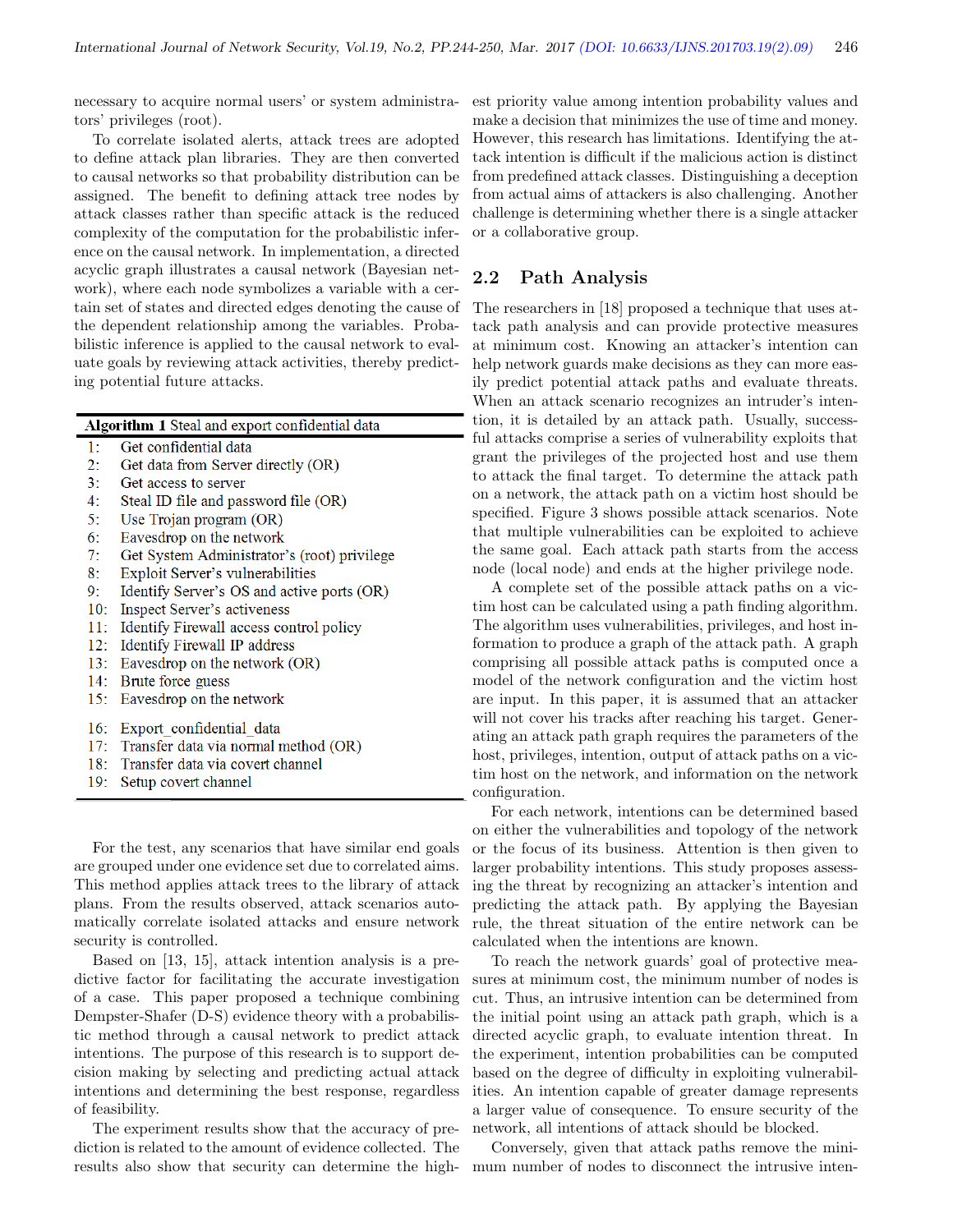

Figure 3: Framework of attack path on victim host

tion from the initial point, there is a probability that the removed nodes themselves are the target of attack. In such cases, the attack intention can go unrecognized.

#### 2.3 Graphical Attack

The graphical model in [19] was used to recognize attack intention. The researchers attempted to verify the feasibility and validity of this method. A network security states graph, which is a directed graph, was used as a graphical model of attacks. In this model, the said graph is represented by nodes of security states that include both the states of the system and the attacker. The edges of the graph denote a relationship of state transition under the actions of attackers. No circuit is present in the graph as it is presumed that the attacker will not reintrude a host he has attacked. There is a pseudocode of algorithm that generates a network security states graph. This pseudocode shows the initial state of the network and uses available attack actions as input. To infer uncertain intentions, D-S evidence theory is used. A threat assessment is presented to evaluate the security level of a network based on the situation and the value of the intended target is determined. Figure 4 illustrates an example of a security states graph. Every "S" node is a state of network. The "H" links are hosts, and "a"s are exploitations of vulnerabilities.

Similar to the previous technique, this method also assumes that attackers have several attack plans to achieve the same intention. With D-S evidence theory, possibly every attack plan can be derived. It is useful for providing evidence and guiding decision making. The authors in [6] define attack graphs as an instrument that works out the hierarchical steps of an attack scenario by using vulnerabilities and configuration. Thus, the type attack, whether normal or anti-forensics, can be identified. Antiforensics, as described in this paper, uses methods such as deleting system logs after hacking into a computer to prevent tracking by authorities. Using the attack evidence graph, the existence of anti-forensics attacks can be determined. The tools and techniques used by the attacker can also be identified. However, with the current mechanisms

used in anti-forensics, system configuration and vulnerability information are not enough to trace the path. This is because security depends on vulnerability data but attackers use anti-forensics to hinder this action. Moreover, this approach only aims to identify the intention of the unauthorized access to a network or host that an attacker may compromise. Thus, attackers with privileged access to network are an identified challenge in this approach.

#### 2.4 Dynamic Bayesian Network

As discussed in [20], the Dynamic Bayesian Networks (DBN) method is proposed for identifying intrusion intention. This research aims to improve on the limitation of current Intrusion Detection System (IDS) technology, which fails to apply a logical relationship between attack events. DBN is a technique for combining a static Bayesian network and a timestamp to form a new probabilistic model from the removal of order data. Figure 5 shows the DBN based on the intrusion intention identification model: (a) prior network, (b) transfer network, and (c) DBN model in time.

For the scenarios, given that a large aggregation of training data are available, the Markova Assumption is used to assume the attack goal, depending only on intentions observed under restrictions plus the last completed goal and the latest attack behavior. The process in reaching the final attack goal, based on intrusion alarm messages, is shown in Figure 6.

The experiment assumes the goal with the most probability is the final attack goal of the intruder. In this process, the final target is identified when the attacker compromises another target first to gain privilege. The disadvantage of this approach is its dependency on the last completed goal and latest attack behavior.

# 3 Related Work Analysis and Discussion

This section compares the related works and analyzes their models. From the discussion above, it may be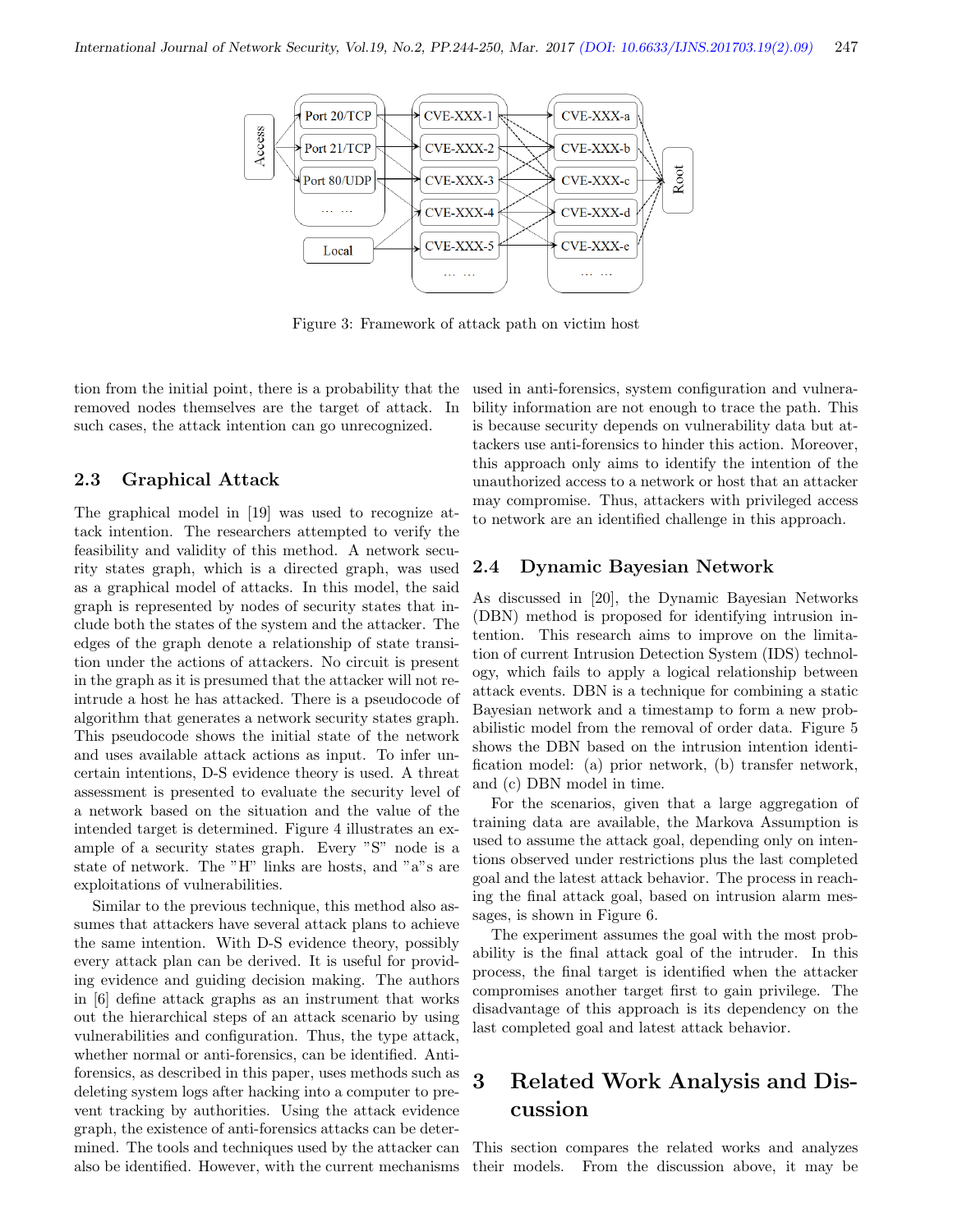

Figure 4: Example of security states graph



Figure 5: Dynamic Bayesian network architecture



Figure 6: Process of reaching the final attack goal

observed that there are similar methods used in different models such as D-S evidence theory, Bayesian rule, and directed acyclic graphs. D-S evidence theory focuses on uncertainty to conclude the intention of an attack [22]. Bayesian rule applies probabilistic reasoning for threat assessment or determining the goal of the intrusion. Directed acyclic graphs track attacks. Directed acyclic graphs track attacks using several methods such as attack path, attack tree, or attack plan. However, attack trees have some drawbacks. They are manual processes, time consuming, and are limited to the attack plans in the library [12]. That said, the library can be expanded through the participation of security experts. Besides competence in attack recognition, the other advantages of the aforementioned approaches are discussed. Graphical models use network security states graphs. The algorithm proposed infers intent and conducts threat assessment. Similar to the graphical approach, causal networks also use graph-based techniques to correlate isolated attack scenarios after observing their relationships in attack plans. It is proposed for pinpointing attack plans and predicting upcoming attacks. However, causal networks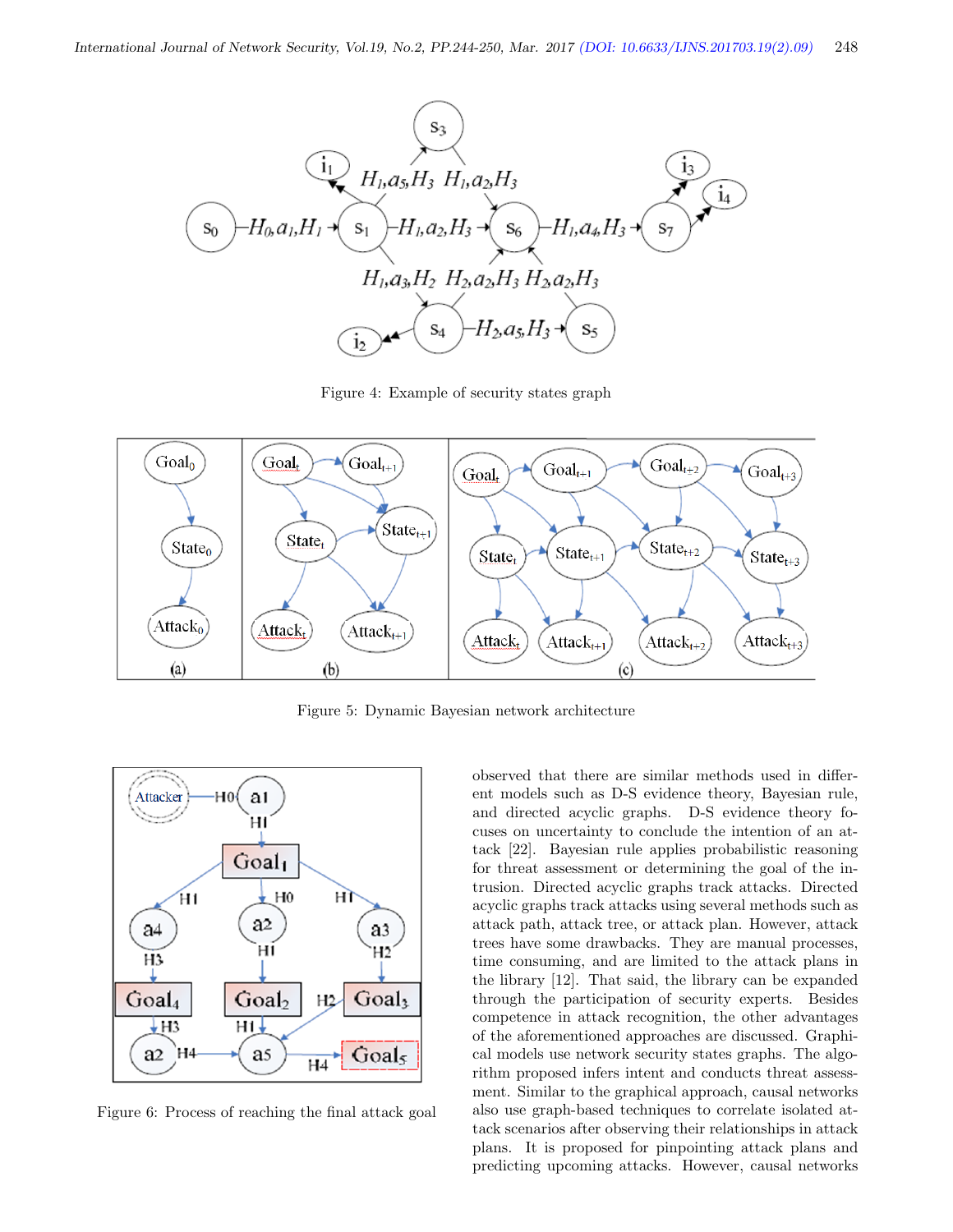have an added value: by applying probabilistic inference to evaluate the likelihood of attack goals and forecast upcoming attacks based on causal networks converted from attack trees. An attack path analysis model approach to constructing attack path graphs can also recognize the intrusive intention and simultaneously calculate the threat of intention. This approach can find protective measures at minimum cost with the theory of minimum cut. Moreover, a DBN adopts probabilistic reasoning for estimating an attack. This technique can identify the intrusion intention with various alarm messages and predict incoming attacks in real-time. That said, each of the aforementioned approaches has certain limitations. These limitations are summarized in Table 1.

Table 1: Disadvantages of attack intention recognition models

| Model                           | Limitations                                                                                                                                                                                  |
|---------------------------------|----------------------------------------------------------------------------------------------------------------------------------------------------------------------------------------------|
| Causal<br>network               | • If malicious actions are different from the<br>predefined scope of attack, it is hard to identify<br>them.<br>• It is difficult to distinguish deception and actual<br>plans of attackers. |
|                                 | • It is difficult to determine whether the actual<br>number of attackers.                                                                                                                    |
| Attack<br>path                  | • Only presents the first step toward identifying<br>intrusive intention.                                                                                                                    |
| Graphical                       | • Only presents the first step toward identifying<br>intrusive intention.                                                                                                                    |
| Dynamic<br>Bayesian<br>networks | • Given that the attack assumption is based on the<br>latest action, it will not work in a case of<br>uncertain attack.                                                                      |

Although attack path analysis, graphical model, and causal network approaches all apply graphs in their methods, causal networks have another added value in that they compare attack path analyses and graphical models. Besides providing graph-based techniques to correlate isolated attack scenarios, they apply probabilistic inference to evaluate the likelihood of attack goals and forecast upcoming attacks based on causal networks converted from attack trees. Thus, the causal network approach will be adopted to solve the problems in this research.

# 4 Conclusion

This paper reviews various approaches toward attack intention recognition, including causal networks, path analysis, graphical attack, and DBNs with Markova assumptions. These approaches are all interrelated, differing from each other due to the aims of researchers. Basing on the review performed on the existing works and the critical analysis of their advantages and disadvantages, we conclude that using a causal network approach is effective

for detecting network attacks that have similar intentions. For future study, an experiment will be performed to evaluate the efficiency of detecting an attack's intention. This can entail testing various methods for detecting attack intentions and seeing how each method performs in a true lab environment under real world scenarios.

# Acknowledgments

RDU grant number RDU1403162, Faculty of Computer System & Software Engineering, Universiti Malaysia Pahang supported this work.

### References

- [1] A. A. Ahmed, A. Jantan, and M. Rasmi, "Service violation monitoring model for detecting and tracing bandwidth abuse," Journal of Network and Systems Management, vol. 21, no. 2, pp. 218–237, 2013.
- [2] A. A. Ahmed, A. Jantan, and T. C. Wan, "Sla-based complementary approach for network intrusion detection," Computer Communications, vol. 34, no. 14, pp. 1738–1749, 2011.
- [3] A. A. Ahmed, A. Jantan, and T. C. Wan, "Real-time detection of intrusive traffic in qos network domains," IEEE Security & Privacy, vol. 11, no. 6, pp. 45–53, 2013.
- [4] A. A. Ahmed, A. Jantan, and T. C. Wan, "Filtration model for the detection of malicious traffic in largescale networks," Computer Communications, vol. 82, no. 59-70, pp. 15–23, 2015.
- [5] A. A. Ahmed, A. S. Sadiq, and M. F. Zolkipli, "Traceback model for identifying sources of distributed attacks in real time," Security and Communication Networks, 2016.
- [6] R. Chandran and W. Q. Yan, "A comprehensive survey of antiforensics for network security," Managing Trust in Cyberspace, pp. 419–447, 2013.
- [7] T. W. Che, J. F. Ma, Na Li, and C. Wang, "A security quantitative analysis method for access control based on security entropy," International Journal of Network Security, vol. 17, no. 5, pp. 517–521, 2015.
- [8] B. B. Gupta, R. C. Joshi, and M. Misra, "Ann based scheme to predict number of zombies in a ddos attack.," International Journal of Network Security, vol. 14, no. 2, pp. 61–70, 2012.
- [9] M. S. Hwang and C. C. Lee, "Research issues and challenges for multiple digital signatures.," International Journal of Network Security, vol. 1, no. 1, pp. 1–7, 2005.
- [10] C. C. Lee, M. S. Hwang, and I-En Liao, "On the security of self-certified public keys," International Journal of Information Security and Privacy, vol. 5, no. 2, pp. 55–62, 2011.
- [11] C. C. Lee, C. H. Liu, and M. S. Hwang, "Guessing attacks on strong-password authentication protocol.," International Journal of Network Security, vol. 15, no. 1, pp. 64–67, 2013.